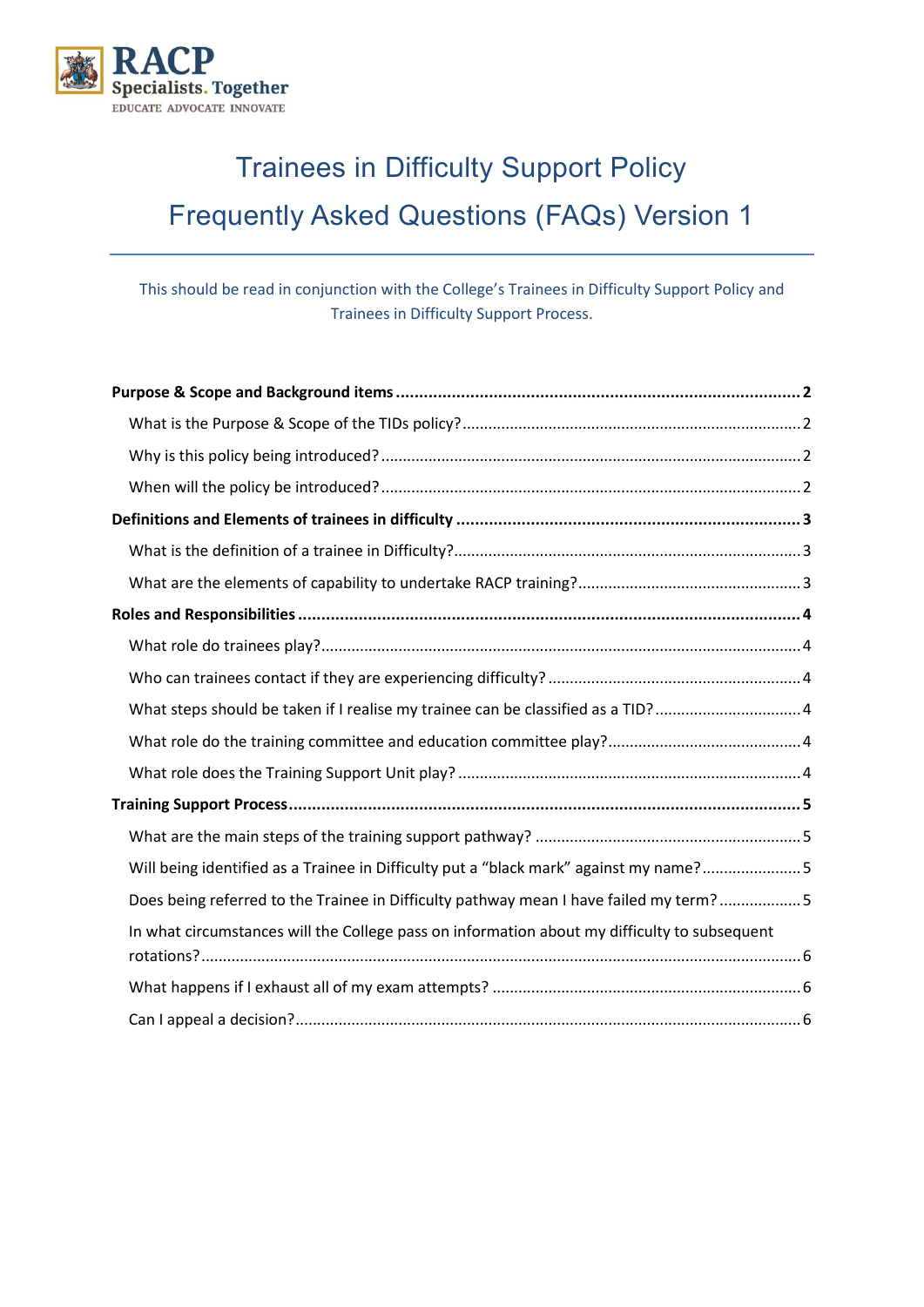

# <span id="page-1-0"></span>**Purpose & Scope and Background items**

## <span id="page-1-1"></span>**What is the Purpose & Scope of the TIDs policy?**

The purpose of this policy is to provide a framework to support trainees who encounter difficulties during RACP training. This policy addresses what it means to be a trainee in difficulty, and defines the principles to be employed by the trainee, the supervisor and the College when a difficulty is identified, and the roles and responsibilities of the parties involved.

This policy applies to all RACP Division, Faculty and Chapter trainees in Australia and New Zealand.

## <span id="page-1-2"></span>**Why is this policy being introduced?**

The College identified there was no clear system of support and remediation for trainees who were experiencing difficulties during their training. The policy is intended to introduce a clear framework for trainees and their supervisors to follow and to assist them in a range of difficulties that may be encountered during training.

#### <span id="page-1-3"></span>**When will the policy be introduced?**

The TIDs policy will be in effect from the 1 January 2016, replacing the interim training support pathway.

**Return t[o Table of Contents](#page-0-0)**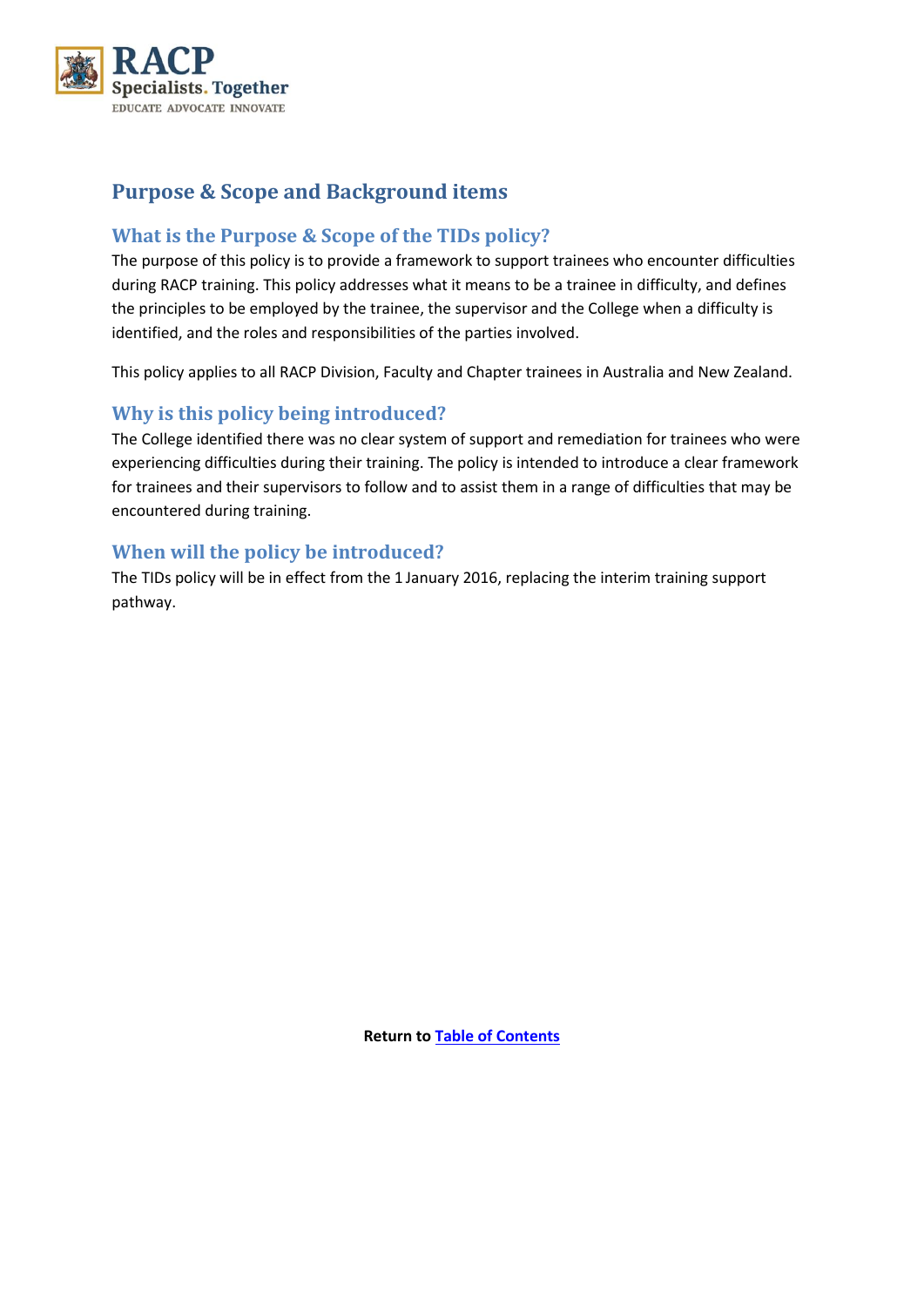

# <span id="page-2-0"></span>**Definitions and Elements of trainees in difficulty**

## <span id="page-2-1"></span>**What is the definition of a trainee in Difficulty?**

A trainee in difficulty is a trainee who is not making the expected progress in training, performing in line with expected standards, or who is experiencing health or physical difficulties that are impeding their progress and therefore needs extra support in order to maintain their capability to undertake RACP training.

Someone who is exhibiting notifiable conduct is not a TID, these matters are to be referred to AHPRA.

## <span id="page-2-2"></span>**What are the elements of capability to undertake RACP training?**

The elements of capability to undertake RACP training are:

| <b>Health</b> | The trainee's physical and mental health enables fulfilment of expectations for<br>the training position, appropriate to the stage of training.                                              |
|---------------|----------------------------------------------------------------------------------------------------------------------------------------------------------------------------------------------|
| Competence    | The trainee's application of knowledge, skills and professional behaviour is<br>appropriate for the stage of training. This is directly linked to the relevant training<br>program curricula |
| Compliance    | The trainee complies with College training program requirements and adheres to<br>College policies                                                                                           |

*Failure to demonstrate capability to undertake RACP training is grounds for discontinuation from the training program.*

**Return t[o Table of Contents](#page-0-0)**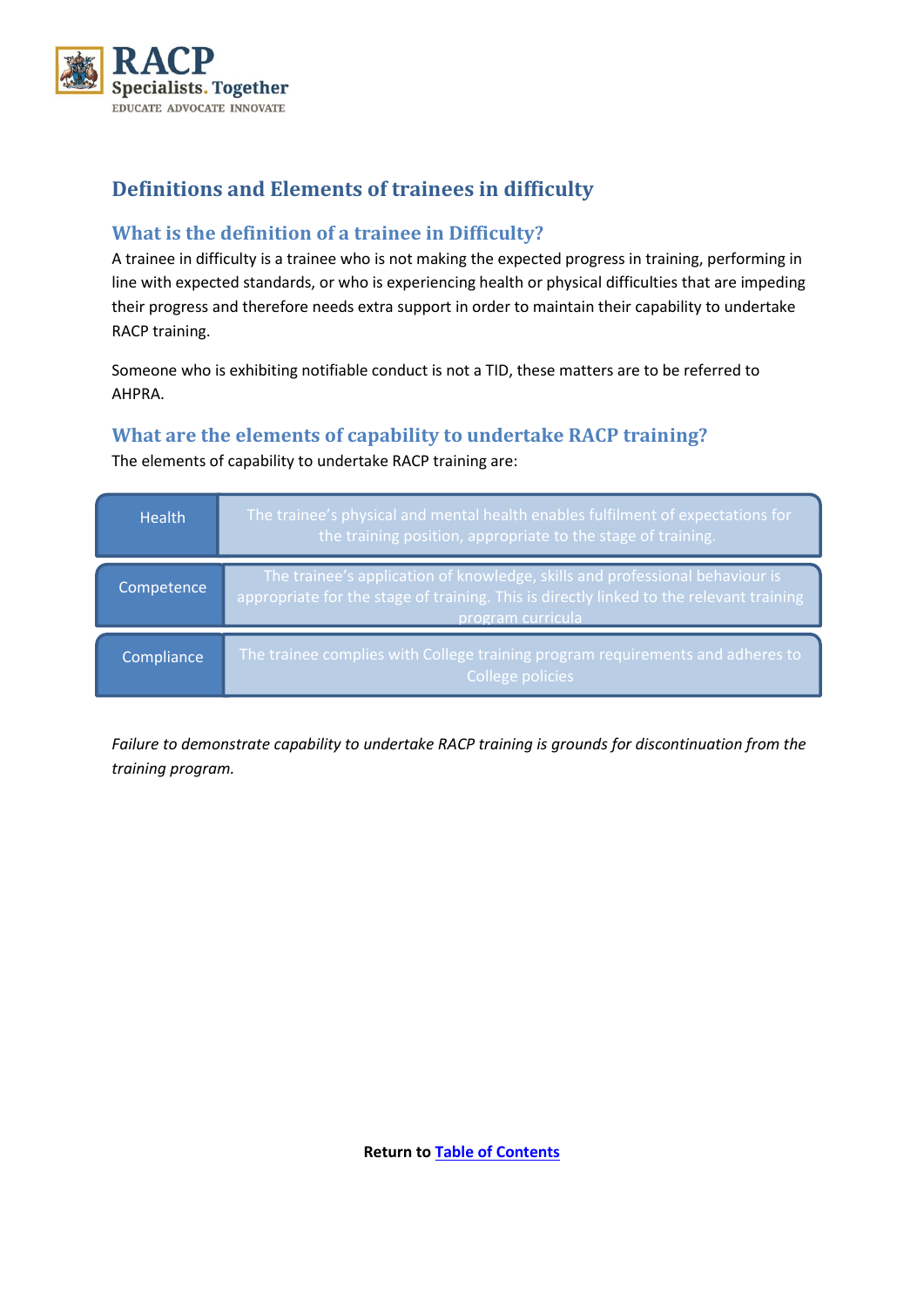

# <span id="page-3-1"></span><span id="page-3-0"></span>**Roles and Responsibilities What role do trainees play?**

Trainees will need to have a comprehensive understanding of the policy and process, their responsibilities as adult learners, the ability to manage their professional development and willingness to meet College requirements. Trainees in difficulty will need to complete and submit an Improving Performance Action Plans, Meeting Records and additional documentation as required and communicated to them by their supervisors and/or supervising committee (via the College).

#### <span id="page-3-2"></span>**Who can trainees contact if they are experiencing difficulty?**

If you are experiencing difficulty during your training program you should contact your supervisor in the first instance. If you do not feel comfortable speaking to your supervisor about the difficulty, for example you are new in your rotation and have not developed a relationship with your supervisor yet, you can approach your Director of Physician Education (or another senior Fellow), or contact the Training Support Unit directly to seek advice.

## <span id="page-3-3"></span>**What steps should be taken if I realise my trainee can be classified as a TID?**

Once you have identified that a trainee is experiencing difficulty, you may try remediation at a local level first – this is particularly recommended for minor issues that are easily remediable. All local remediation is to be documented using IPAPS and meeting records. If local remediation is unsuccessful you can then escalate to the College. If you are not sure whether local remediation is appropriate, you can contact the Training Support Unit for advice

## <span id="page-3-4"></span>**What role do the training committees play?**

The relevant training committees will need to play an active role in overseeing the progress of trainees. The new policy also provides a framework for the committees to facilitate fair and transparent evidenced based reviews of trainees and empowers the committees to make progression decisions.

## <span id="page-3-5"></span>**What role does the Training Support Unit play?**

The Training Support Unit will be the central repository of information relevant to the progress of all trainees in difficulty. Concerns or queries pertinent to trainees in difficulty will be channelled to the Unit for appropriate referral and advice.

**Return t[o Table of Contents](#page-0-0)**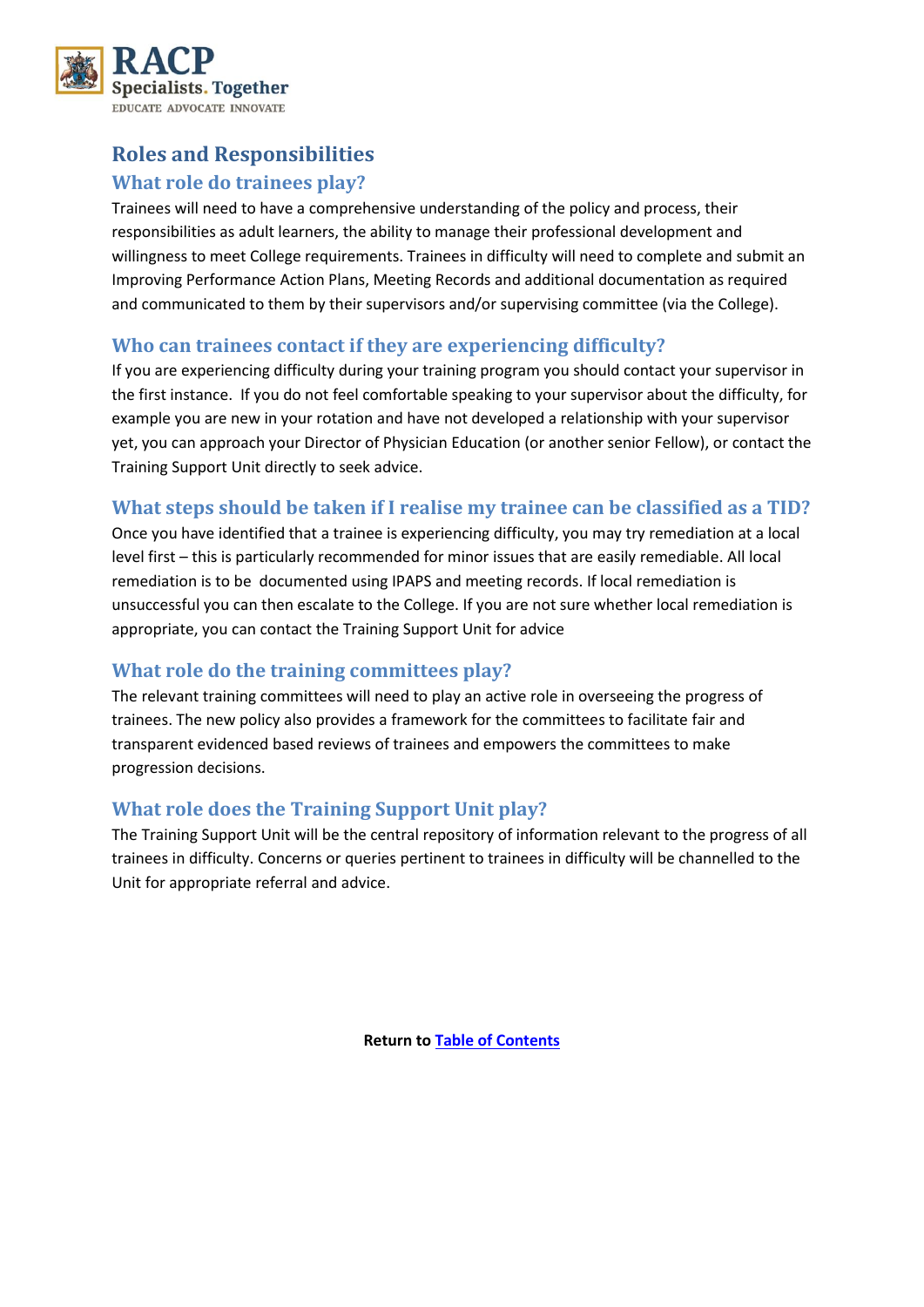

# <span id="page-4-0"></span>**Training Support Process**

## <span id="page-4-1"></span>**What are the main steps of the training support pathway?**

| <b>STAGE 1</b>                                                                                                                                                                              | Identify, assess and diagnose, support and manage (in the case of trainee                                                                                                                                                                                                                                                                                                                                                                       |
|---------------------------------------------------------------------------------------------------------------------------------------------------------------------------------------------|-------------------------------------------------------------------------------------------------------------------------------------------------------------------------------------------------------------------------------------------------------------------------------------------------------------------------------------------------------------------------------------------------------------------------------------------------|
| Local training setting support                                                                                                                                                              | performance/progression difficulties this will be through development of an Improving                                                                                                                                                                                                                                                                                                                                                           |
| (Supervisor, DPE)                                                                                                                                                                           | <b>Performance Action Plan)</b>                                                                                                                                                                                                                                                                                                                                                                                                                 |
| <b>STAGE 2</b><br>Committee monitoring and<br>review<br>(Relevant training committee<br>or in the case of training<br>setting difficulties the<br>accreditation committee or<br>equivalent) | Unresolved difficulties are referred to the relevant committee for appropriate action,<br>for example the initiation of a site accreditation visit. In the case of unresolved trainee<br>performance/progression difficulties the training committee will review the relevant<br>documentation and make a progression/certification decision which may require an<br>additional period of support to be delivered in the local training setting |
| <b>STAGE 3</b>                                                                                                                                                                              | Replacing the current Independent Review of Training process, this evidence based                                                                                                                                                                                                                                                                                                                                                               |
| Comprehensive review of                                                                                                                                                                     | review will be undertaken by the relevant training committee to determine whether a                                                                                                                                                                                                                                                                                                                                                             |
| training                                                                                                                                                                                    | trainee with significant or persistent performance/progression difficulties should                                                                                                                                                                                                                                                                                                                                                              |
| (Relevant training committee)                                                                                                                                                               | continue in the training program.                                                                                                                                                                                                                                                                                                                                                                                                               |

# <span id="page-4-2"></span>**Will being identified as a Trainee in Difficulty put a "black mark" against my name?**

No, the aim policy of this policy is to provide a clear support structure for trainees in difficulty which will help them progress through RACP training. Successful exit from the pathway will mean your training will revert back to the normal pattern and there will be no requirement for you to communicate to future supervisors that you have been on the pathway (unless you encounter further difficulties in the future).

# <span id="page-4-3"></span>**Does being referred to the Trainee in Difficulty pathway mean I have failed my term?**

Not necessarily. It will depend on what stage of your term you have been referred (the earlier the better), how hard you work to remediate the issues raised, and how well you can document your successful remediation.

The relevant training committee will consider all documents submitted whilst you are on the TID pathway such as IPAP's, supervisor reports, PREP tools etc. when considering certification of your training to assist them to decide whether your performance is now at a satisfactory level (enabling certification of all or a portion of the period) as a result of remediation.